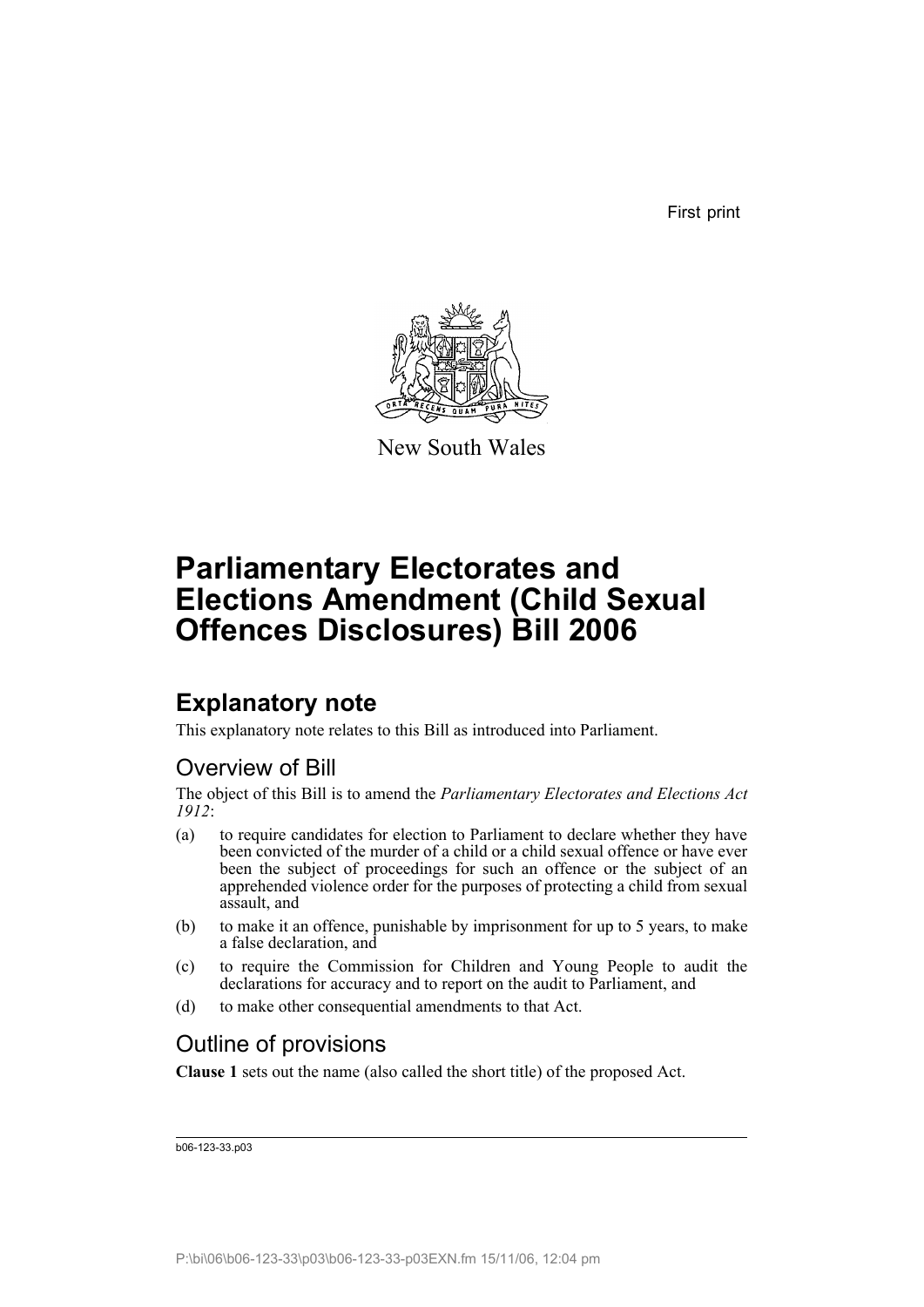Explanatory note

**Clause 2** provides for the commencement of the proposed Act on the date of assent to the proposed Act.

**Clause 3** is a formal provision that gives effect to the amendments to the *Parliamentary Electorates and Elections Act 1912* (the *Principal Act*) set out in Schedule 1.

**Clause 4** provides for the repeal of the proposed Act on the day after the proposed Act commences. Once the amendments have commenced the proposed Act will be spent and section 30 of the *Interpretation Act 1987* provides that the repeal of an amending Act does not affect the amendments made by that Act.

## **Schedule 1 Amendments**

**Schedule 1 [1]** amends section 79 of the Principal Act to require a nomination paper of a candidate for election to the Legislative Assembly to be accompanied by a child-related conduct declaration.

**Schedule 1 [2]** amends section 79 of the Principal Act to make it clear that a failure to provide a child-related conduct declaration will result in a nominated person being taken not to be a candidate.

**Schedule 1 [3]** amends section 81B of the Principal Act to require a nomination paper of a candidate for election to the Legislative Council to be accompanied by a child-related conduct declaration.

**Schedule 1 [4]** amends section 81B of the Principal Act to make it clear that a failure to provide a child-related conduct declaration will result in a nominated person being taken not to be a candidate.

**Schedule 1 [5]** inserts proposed Division 5A of Part 5 (proposed sections 81J–81P).

Proposed section 81J applies the proposed Division to child-related conduct declarations that are required to accompany the nomination of candidates for election to Parliament.

Proposed section 81K defines expressions used in the proposed Division. The definition of *child sexual offence* lists the offences that are required to be disclosed under the proposed Division. The definition of *relevant apprehended violence order* limits the apprehended violence orders covered by the proposed Division to those made for the protection of a child from sexual activity or acts of indecency. The definition of *conviction* extends the application of the proposed Division to findings of guilt where a court does not proceed to a conviction.

Proposed section 81L requires a child-related conduct declaration by a candidate to state whether or not the candidate has ever been convicted of the murder of a child or a child sexual offence or criminal proceedings for such an offence have ever been commenced against the candidate and whether or not a relevant apprehended violence order has ever been made against the candidate. It will be an offence (punishable by imprisonment for up to  $\overline{5}$  years) to make a declaration knowing it to

Explanatory note page 2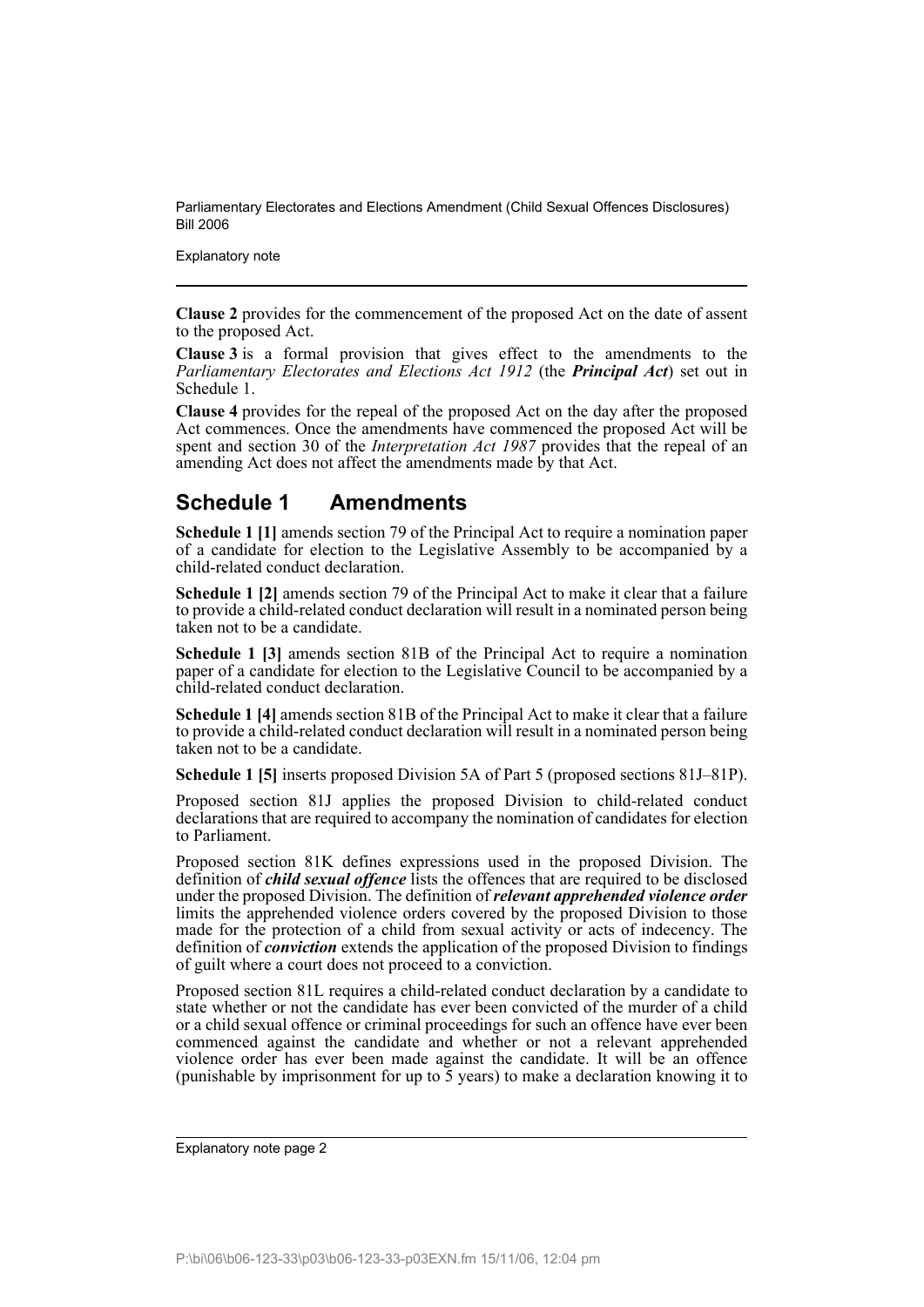Explanatory note

be false or not believing it to be true. The effect of conviction of a member of Parliament for the offence will be that the member's seat becomes vacant, as a result of the operation of section 13A of the *Constitution Act 1902*.

Proposed section 81M requires the Electoral Commissioner to make public child-related conduct declarations in such manner as the Commissioner thinks fit and to provide copies of the declarations of candidates who are elected to the Commission for Children and Young People (the *CYP Commission*).

Proposed section 81N provides that the CYP Commission must audit the accuracy of a child-related conduct declaration as soon as practicable after the Commission receives the declaration. For that purpose, the Commission may exercise functions conferred on it under the *Commission for Children and Young People Act 1998*. The Commission must consult with a member of Parliament if the Commission has reason to believe that a child-related conduct declaration made by the member is inaccurate. The Commission is to present its report on the results of audits carried out by it to the Presiding Officer of the relevant House of Parliament who is to lay the report before the House of Parliament.

Proposed section 81O makes it an offence to disclose information obtained in connection with the conduct of an audit or consultation under proposed section 81N, except in specified circumstances, and also makes it an offence to dishonestly obtain confidential information relating to the conduct of an audit or consultation.

Proposed section 81P provides a procedure for making a report by the CYP Commission on audits public if a House of Parliament is not sitting.

**Schedule 1 [6]** amends section 183 of the Principal Act as a consequence of the enactment of the offence contained in proposed section 81L.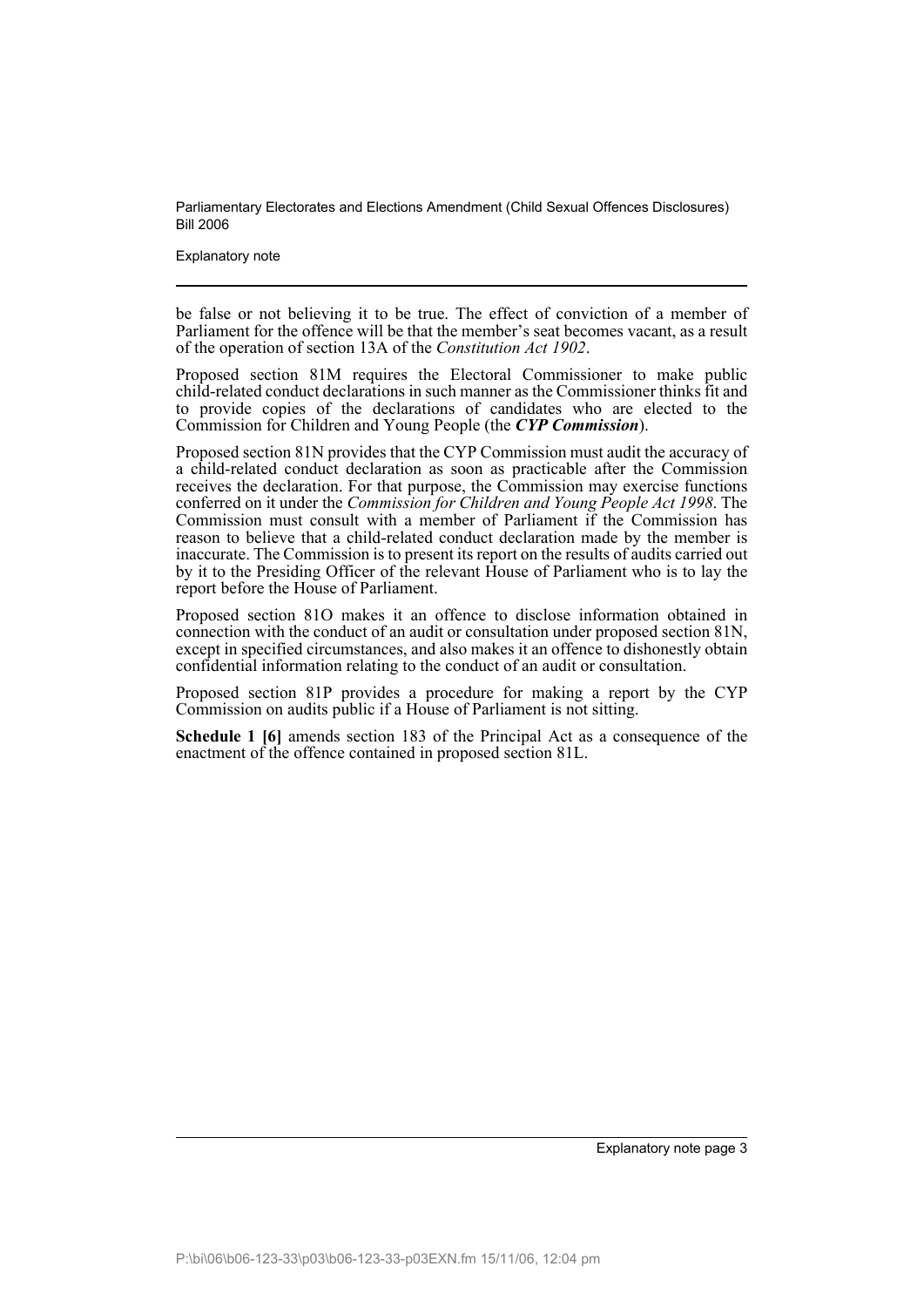Explanatory note

Explanatory note page 4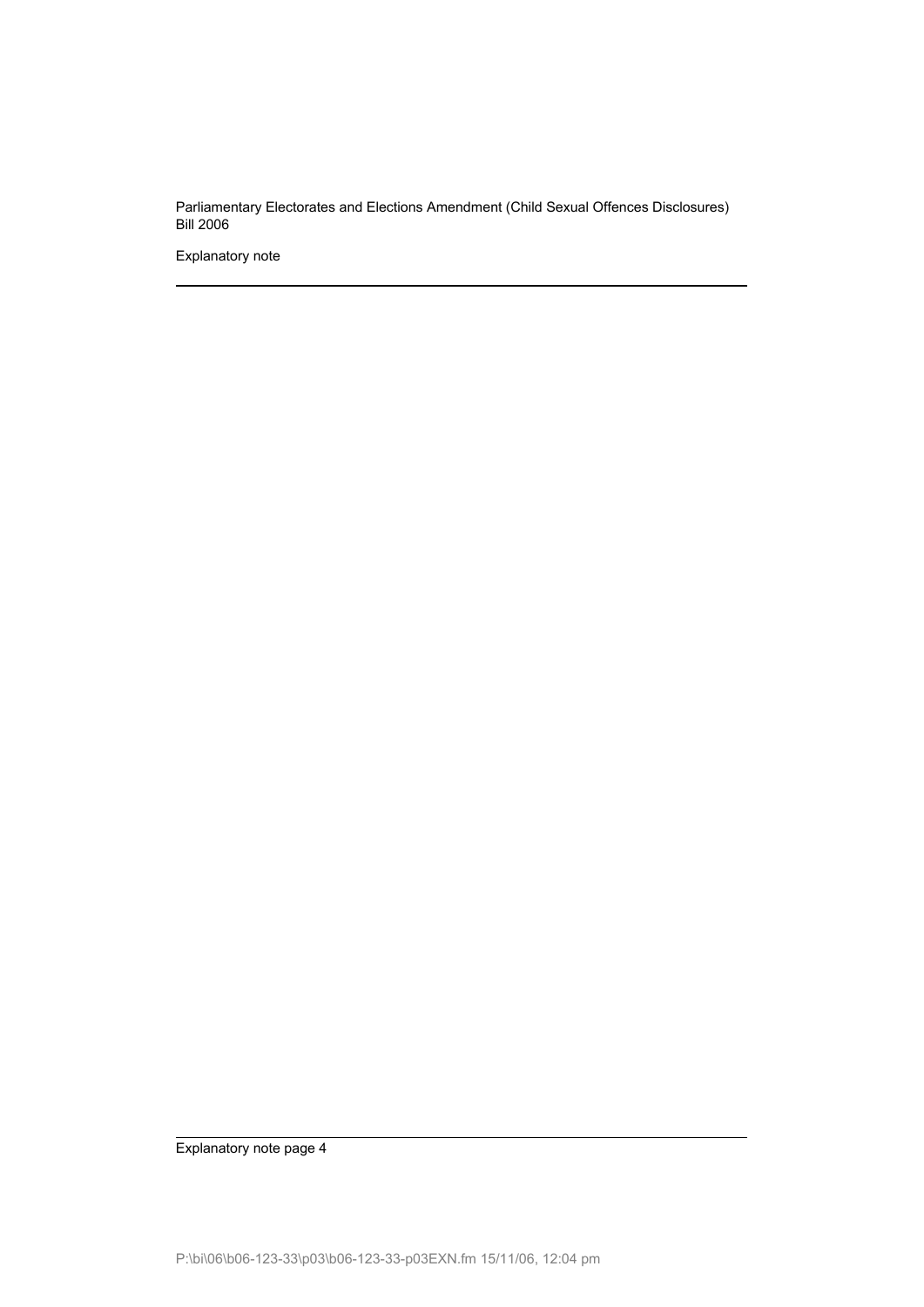First print



New South Wales

# **Parliamentary Electorates and Elections Amendment (Child Sexual Offences Disclosures) Bill 2006**

## **Contents**

|                                                                        | Page |
|------------------------------------------------------------------------|------|
| Name of Act                                                            |      |
| Commencement                                                           | 2.   |
| Amendment of Parliamentary Electorates and Elections<br>Act 1912 No 41 | 2    |
| Repeal of Act                                                          | 2    |
| Schedule 1 Amendments                                                  | 3    |

b06-123-33.p03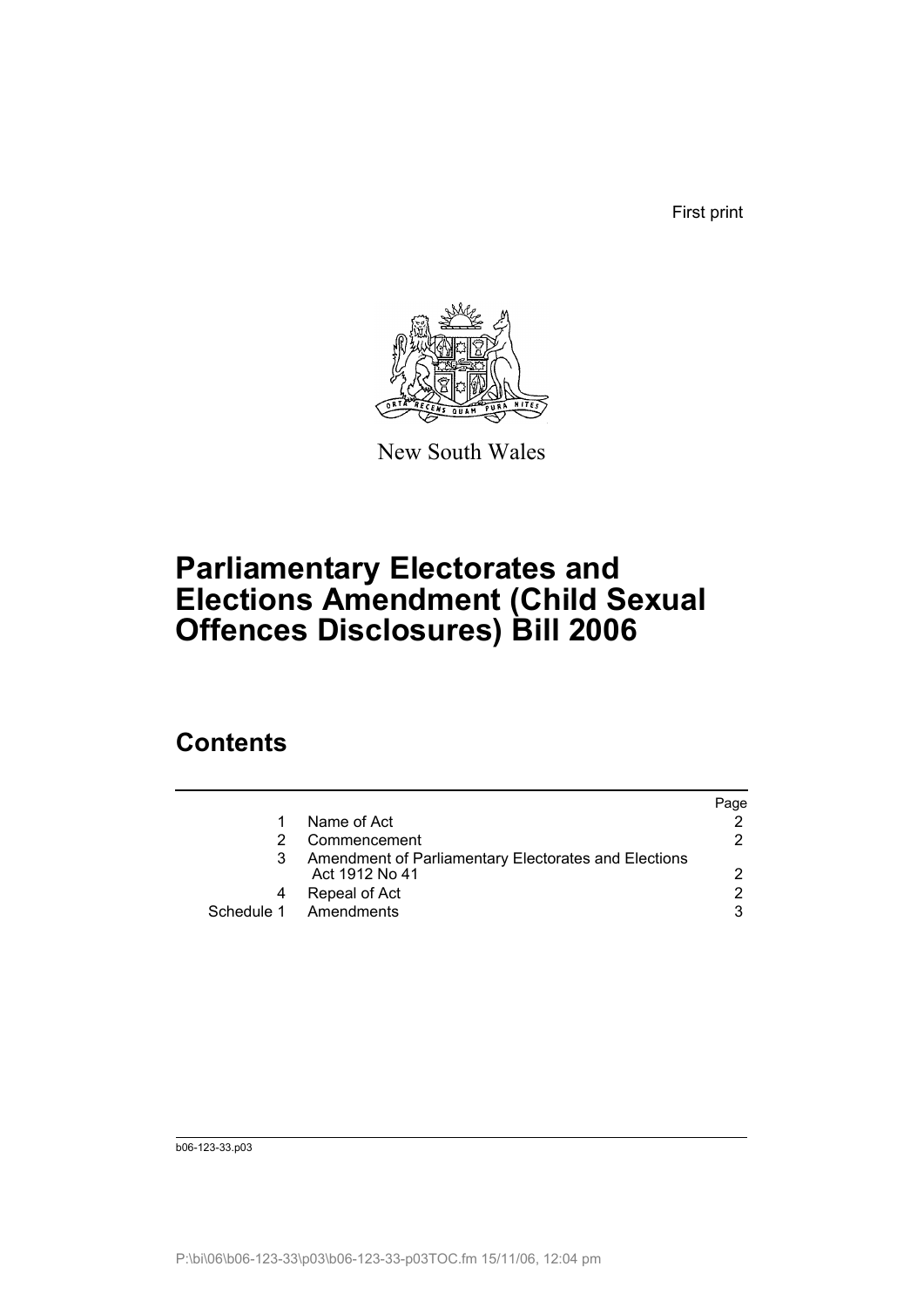**Contents** 

Page

Contents page 2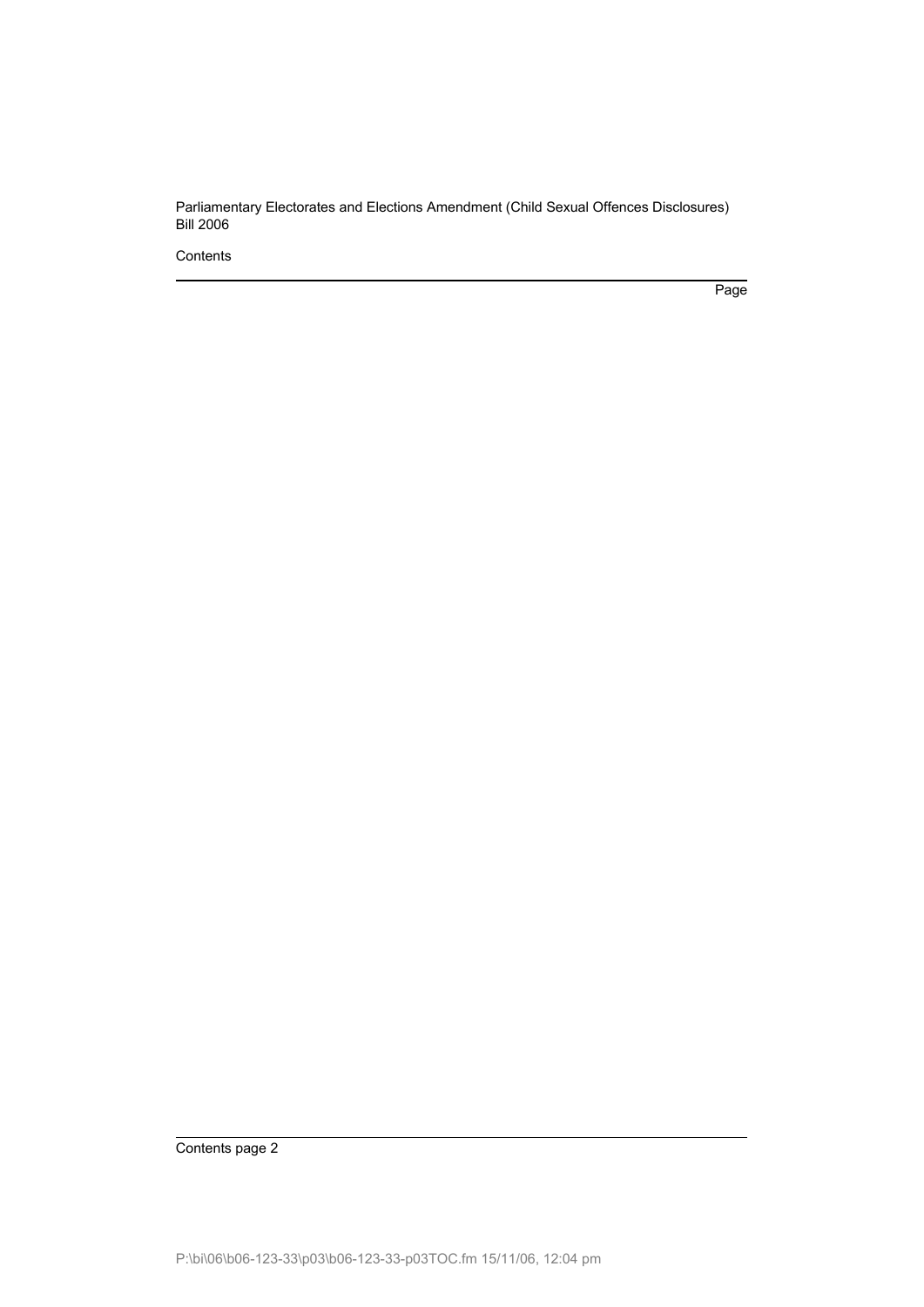

New South Wales

# **Parliamentary Electorates and Elections Amendment (Child Sexual Offences Disclosures) Bill 2006**

No , 2006

## **A Bill for**

An Act to amend the *Parliamentary Electorates and Elections Act 1912* to require candidates for election to disclose child sexual offences and certain other child-related conduct; and for other purposes.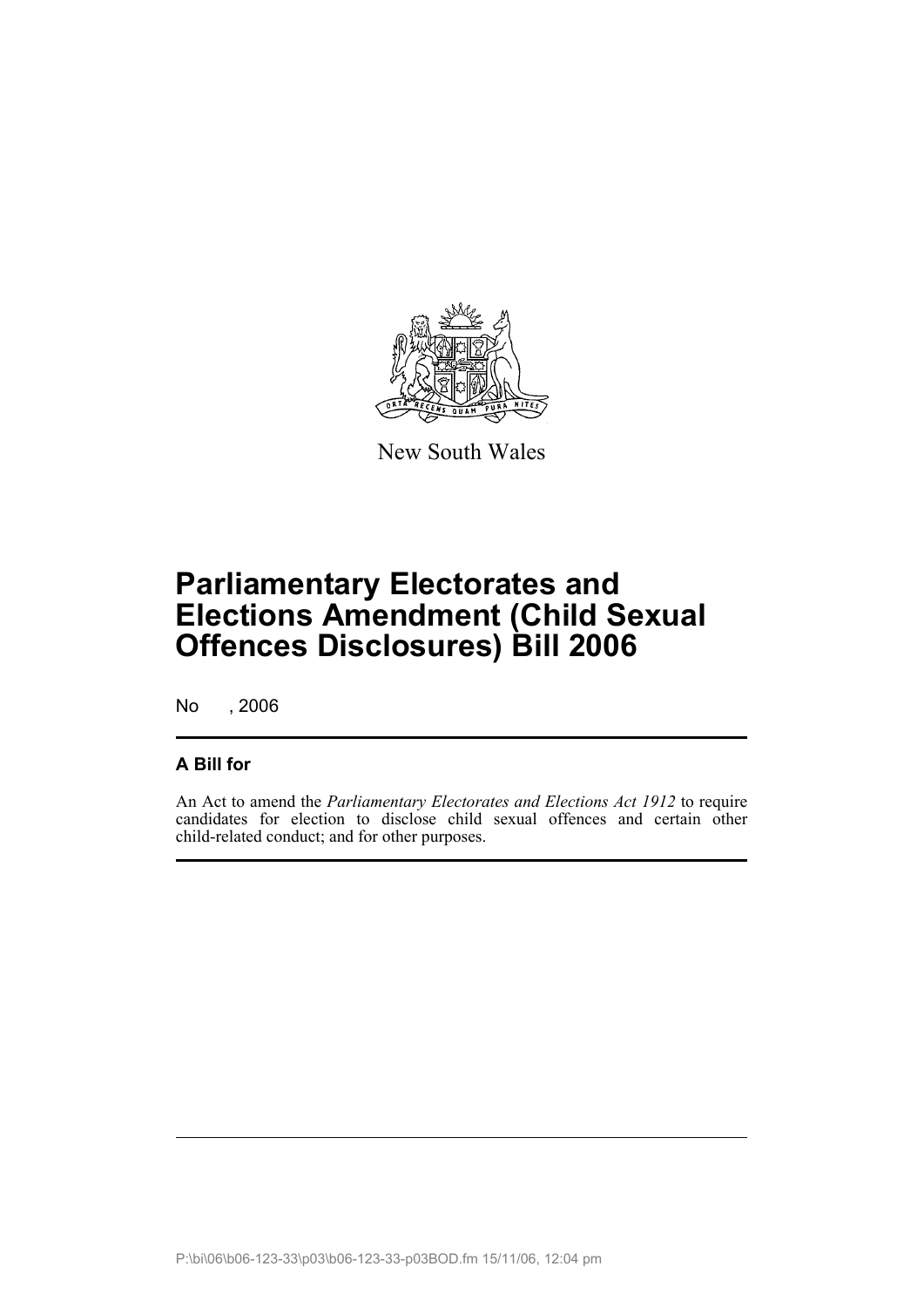<span id="page-7-3"></span><span id="page-7-2"></span><span id="page-7-1"></span><span id="page-7-0"></span>

|                      |                                                                                                                                                           | 1                                                                                                                                                       |
|----------------------|-----------------------------------------------------------------------------------------------------------------------------------------------------------|---------------------------------------------------------------------------------------------------------------------------------------------------------|
|                      |                                                                                                                                                           | $\overline{c}$                                                                                                                                          |
|                      | This Act is the <i>Parliamentary Electorates and Elections Amendment</i><br>(Child Sexual Offences Disclosures) Act 2006.                                 | 3<br>4                                                                                                                                                  |
|                      |                                                                                                                                                           | 5                                                                                                                                                       |
|                      | This Act commences on the date of assent to this Act.                                                                                                     | 6                                                                                                                                                       |
|                      |                                                                                                                                                           | 7                                                                                                                                                       |
|                      | The Parliamentary Electorates and Elections Act 1912 is amended as<br>set out in Schedule 1.                                                              | 8<br>9                                                                                                                                                  |
| <b>Repeal of Act</b> |                                                                                                                                                           | 10                                                                                                                                                      |
| (1)                  | This Act is repealed on the day following the day on which this Act<br>commences.                                                                         | 11<br>12                                                                                                                                                |
| (2)                  | The repeal of this Act does not, because of the operation of section 30<br>of the <i>Interpretation Act 1987</i> , affect any amendment made by this Act. | 13<br>14                                                                                                                                                |
|                      |                                                                                                                                                           | The Legislature of New South Wales enacts:<br>Name of Act<br><b>Commencement</b><br>Amendment of Parliamentary Electorates and Elections Act 1912 No 41 |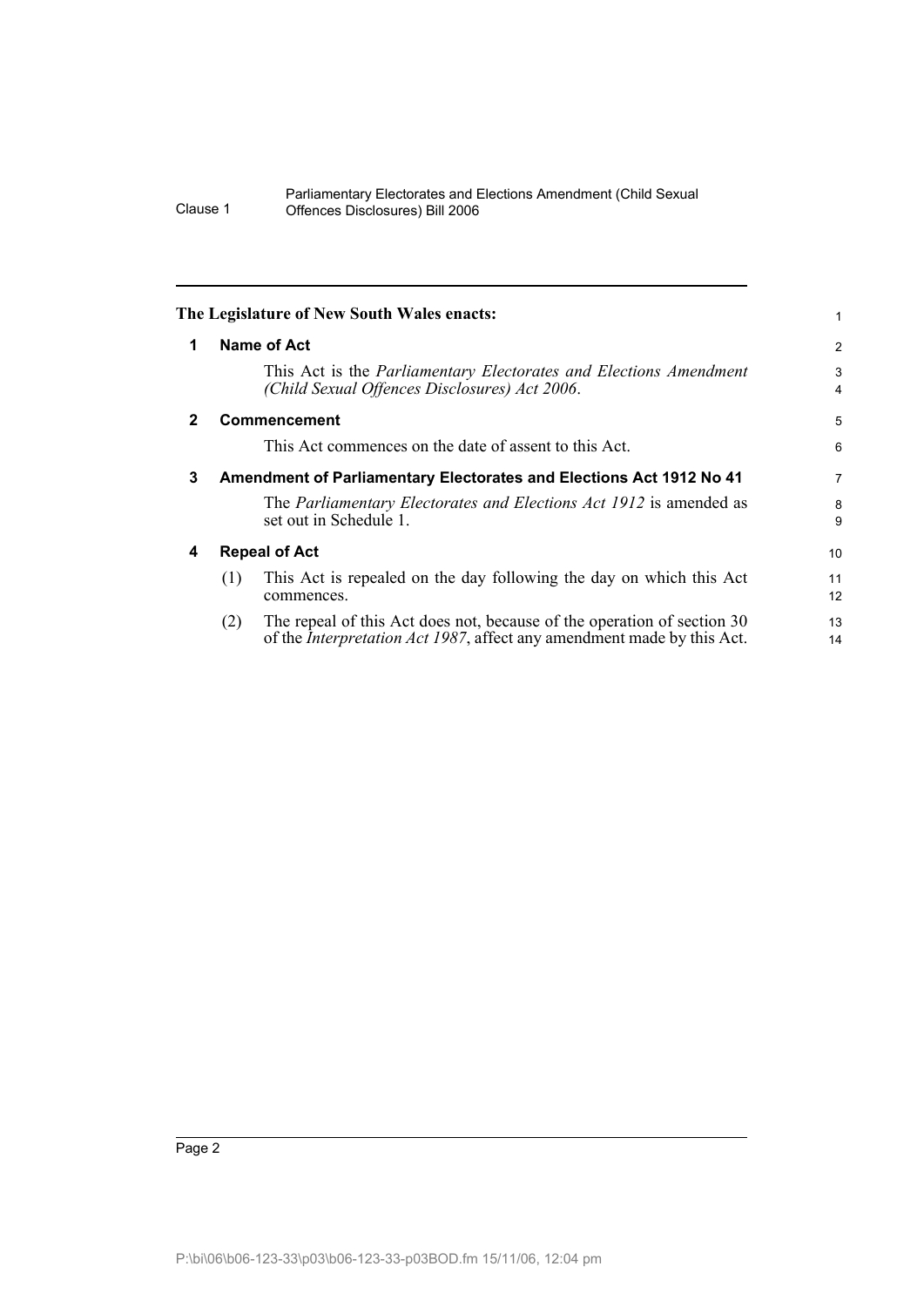Amendments Schedule 1

<span id="page-8-0"></span>

|     | <b>Schedule 1</b>                                           |                                                     |                    | <b>Amendments</b>                                                                                                                                                                                                                  | 1                        |  |
|-----|-------------------------------------------------------------|-----------------------------------------------------|--------------------|------------------------------------------------------------------------------------------------------------------------------------------------------------------------------------------------------------------------------------|--------------------------|--|
|     |                                                             |                                                     |                    | (Section 3)                                                                                                                                                                                                                        | $\overline{2}$           |  |
| [1] |                                                             | <b>Section 79 Nomination of Assembly candidates</b> |                    |                                                                                                                                                                                                                                    |                          |  |
|     | Insert before section 79 (4A):                              |                                                     |                    |                                                                                                                                                                                                                                    |                          |  |
|     |                                                             | (AAA)                                               |                    | A nomination paper of a candidate for election under this section<br>must be accompanied by a child-related conduct declaration that<br>complies with section 81L.                                                                 | 5<br>6<br>$\overline{7}$ |  |
| [2] |                                                             | Section 79 (4A)                                     |                    |                                                                                                                                                                                                                                    |                          |  |
|     | Insert "(including subsection (4AA))" after "this section". |                                                     |                    |                                                                                                                                                                                                                                    |                          |  |
| [3] | <b>Section 81B Nomination of Council candidates</b>         |                                                     |                    |                                                                                                                                                                                                                                    | 10                       |  |
|     |                                                             |                                                     |                    | Insert after section $81B(4)$ :                                                                                                                                                                                                    | 11                       |  |
|     |                                                             | (4A)                                                |                    | A nomination paper of a candidate for election under this section<br>must be accompanied by a child-related conduct declaration that<br>complies with section 81L.                                                                 | 12<br>13<br>14           |  |
| [4] |                                                             | Section 81B (6)                                     |                    |                                                                                                                                                                                                                                    | 15                       |  |
|     |                                                             |                                                     |                    | Insert "(including subsection (4A))" after "this section".                                                                                                                                                                         | 16                       |  |
| [5] |                                                             | Part 5, Division 5A                                 |                    |                                                                                                                                                                                                                                    | 17                       |  |
|     | Insert after Division 5 of Part 5:                          |                                                     |                    |                                                                                                                                                                                                                                    | 18                       |  |
|     | <b>Division 5A</b>                                          |                                                     |                    | Child sexual offences etc disclosures by<br>candidates for the Assembly or Council                                                                                                                                                 | 19<br>20                 |  |
|     | 81J                                                         |                                                     |                    | <b>Application of Division</b>                                                                                                                                                                                                     | 21                       |  |
|     |                                                             |                                                     |                    | This Division applies to a child-related conduct declaration that<br>is required to accompany the nomination paper of a candidate for<br>election to the Assembly or the Council.                                                  | 22<br>23<br>24           |  |
|     | 81K                                                         |                                                     | <b>Definitions</b> |                                                                                                                                                                                                                                    | 25                       |  |
|     |                                                             | (1)                                                 |                    | In this Division:                                                                                                                                                                                                                  | 26                       |  |
|     |                                                             |                                                     |                    | <i>child sexual offence means:</i>                                                                                                                                                                                                 | 27                       |  |
|     |                                                             |                                                     | (a)                | an offence involving sexual activity or acts of indecency<br>that was committed in New South Wales and that was<br>punishable by penal servitude or imprisonment for 12<br>months or more, and that was committed against, with or | 28<br>29<br>30<br>31     |  |

Page 3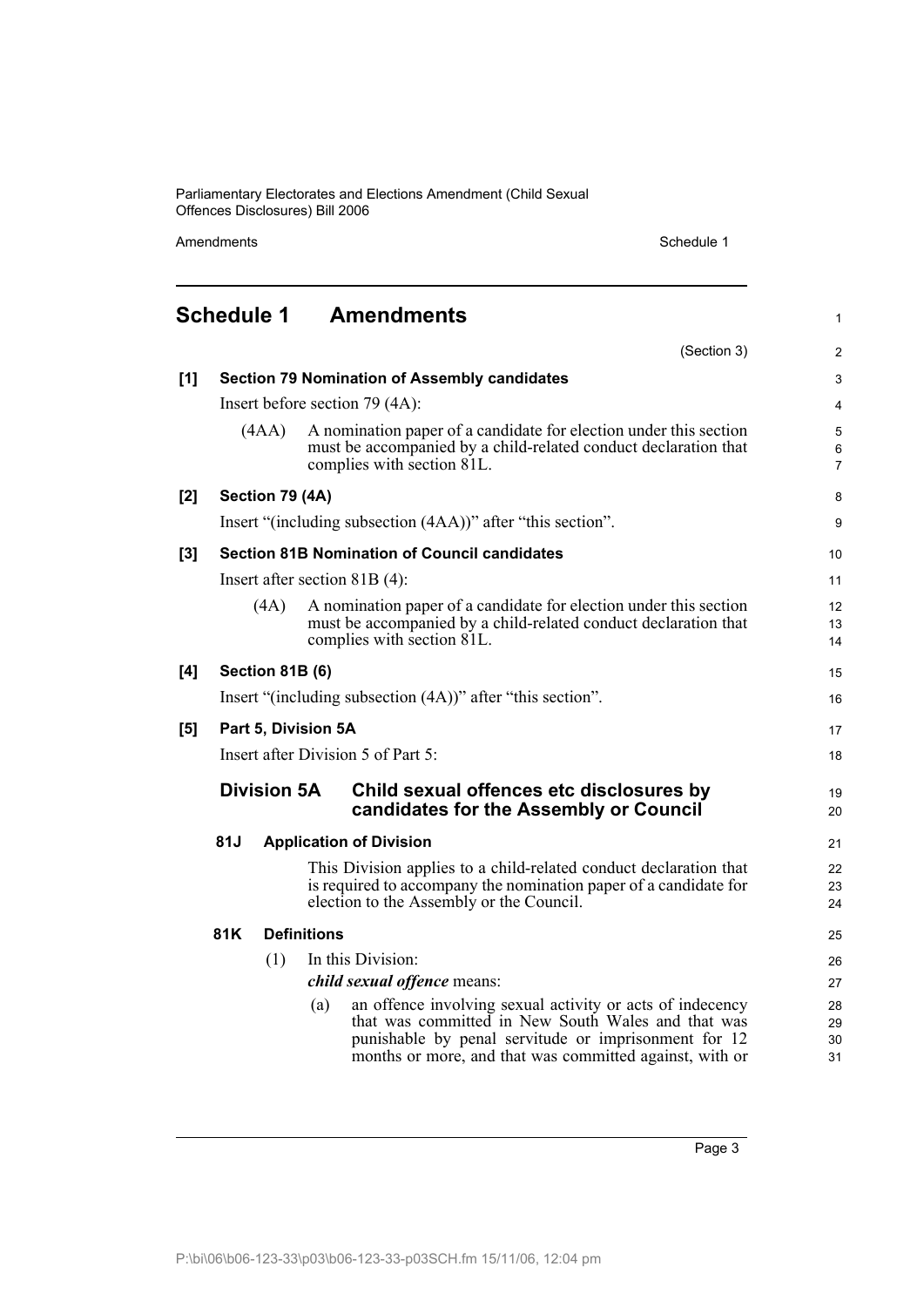Schedule 1 Amendments

in the presence of a child (including a child pornography offence that is so punishable), or

- (b) an offence involving sexual activity or acts of indecency, that was committed elsewhere and that would have been an offence punishable by penal servitude or imprisonment for 12 months or more if committed in New South Wales, and that was committed against, with or in the presence of a child (including a child pornography offence that is so punishable), or
- (c) an offence under section 80D or 80E of the *Crimes Act 1900*, where the person against whom the offence is committed is a child, or
- (d) an offence under sections 91D–91G of the *Crimes Act 1900* (other than if committed by a child prostitute) or a similar offence under a law other than a law of New South Wales, or
- (e) an offence under section 91H, 578B or 578C (2A) of the *Crimes Act 1900* or a similar offence under a law other than a law of New South Wales, or
- (f) an offence an element of which is an intention to commit an offence referred to in the preceding paragraphs, or
- (g) an offence of attempting, or of conspiracy or incitement, to commit an offence referred to in the preceding paragraphs.

*conviction* includes a finding that the charge for an offence is proven, or that a person is guilty of an offence, even though the court does not proceed to a conviction, but does not include a conviction that is quashed by any court.

*CYP Commission*—see section 81M (2).

*murder* includes an offence of murder committed outside New South Wales or an offence of attempting, or of conspiracy or incitement, to commit murder.

*Presiding Officer* means the President of the Legislative Council or Speaker of the Legislative Assembly.

*relevant apprehended violence order* means a relevant apprehended violence order, within the meaning of Part 7 of the *Commission for Children and Young People Act 1998*, that was made by a court for the protection of a child from sexual activity or acts of indecency.

(2) An offence that was a child sexual offence at the time of its commission is not a child sexual offence for the purposes of this Division if the conduct constituting the offence has ceased to be an offence in New South Wales.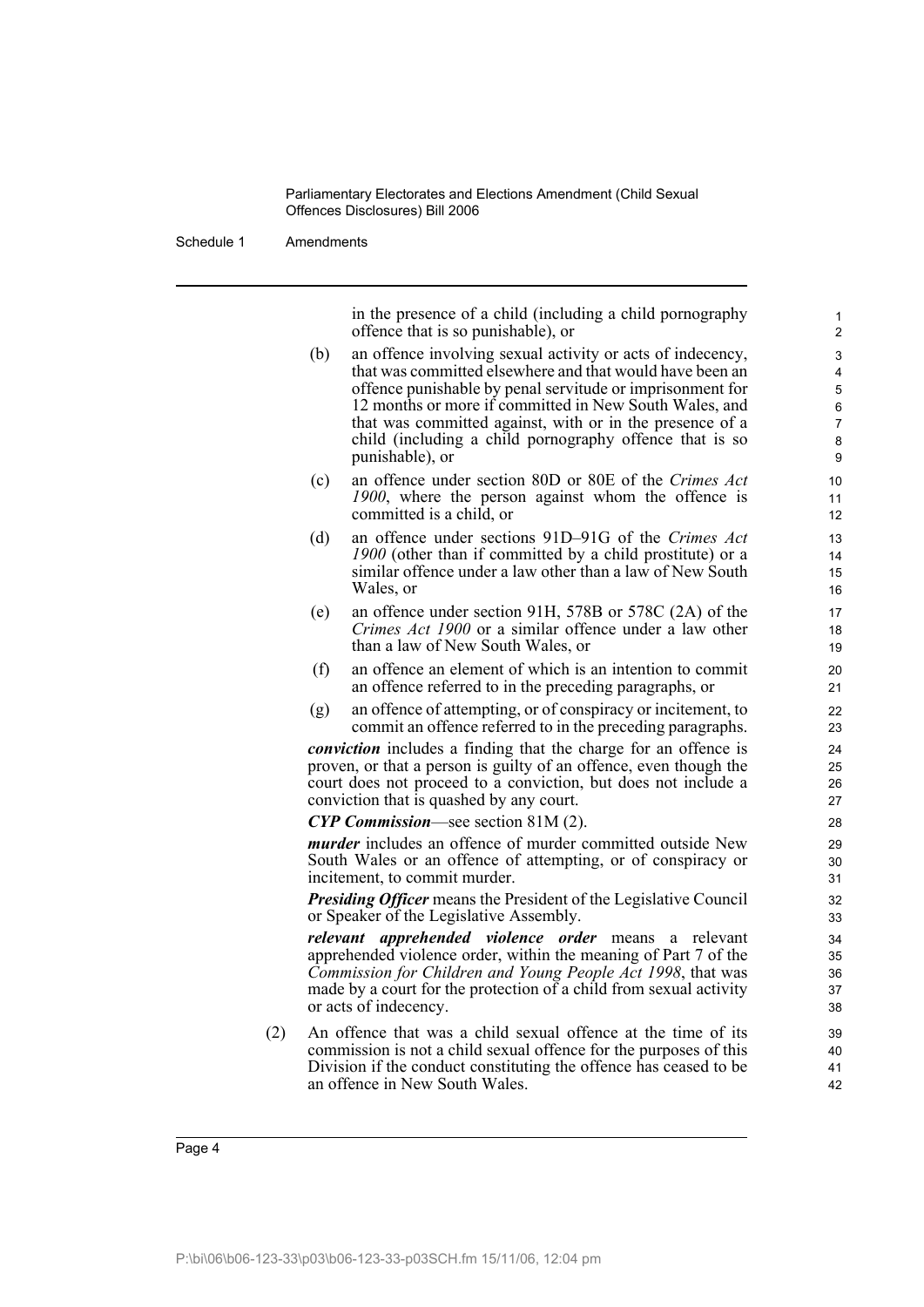## Amendments Schedule 1

|     | (3)                                                                                    | An offence involving sexual activity or an act of indecency is not<br>a child sexual offence for the purposes of this Division if the<br>conduct constituting the offence:                                                                          |                      |  |  |  |
|-----|----------------------------------------------------------------------------------------|-----------------------------------------------------------------------------------------------------------------------------------------------------------------------------------------------------------------------------------------------------|----------------------|--|--|--|
|     |                                                                                        | occurred in a public place, and<br>(a)                                                                                                                                                                                                              | 4                    |  |  |  |
|     |                                                                                        | would not have constituted an offence in New South Wales<br>(b)<br>if the place were not a public place.                                                                                                                                            | 5<br>6               |  |  |  |
|     | (4)                                                                                    | For the purposes of this Division, section 579 of the Crimes Act<br>1900 does not apply to or in respect of a child sexual offence.                                                                                                                 | $\overline{7}$<br>8  |  |  |  |
| 81L | <b>Child-related conduct declarations</b>                                              |                                                                                                                                                                                                                                                     |                      |  |  |  |
|     | (1)                                                                                    | A child-related conduct declaration is to state:                                                                                                                                                                                                    |                      |  |  |  |
|     |                                                                                        | whether or not the candidate has ever been convicted of the<br>(a)<br>murder of a child or of a child sexual offence, and                                                                                                                           | 11<br>12             |  |  |  |
|     |                                                                                        | whether or not any criminal proceedings have ever been<br>(b)<br>commenced against the candidate for the murder of a child,<br>or for a child sexual offence, other than proceedings<br>relating to a conviction disclosed under paragraph (a), and | 13<br>14<br>15<br>16 |  |  |  |
|     |                                                                                        | whether or not any relevant apprehended violence order<br>(c)<br>has ever been made against the candidate.                                                                                                                                          | 17<br>18             |  |  |  |
|     | (2)                                                                                    | The child-related conduct declaration is to identify any such<br>conviction, proceedings or order.                                                                                                                                                  | 19<br>20             |  |  |  |
|     | (3)                                                                                    | A child-related conduct declaration is to be in such form (if any)<br>as is prescribed by the regulations.                                                                                                                                          |                      |  |  |  |
|     | (4)                                                                                    | A candidate who makes a child-related conduct declaration<br>knowing it to be false, or not believing it to be true, is guilty of an<br>indictable offence.                                                                                         | 23<br>24<br>25       |  |  |  |
|     |                                                                                        | Maximum penalty (subsection $(4)$ ): Imprisonment for 5 years.                                                                                                                                                                                      | 26                   |  |  |  |
| 81M | Duties of Electoral Commissioner with respect to child-related<br>conduct declarations |                                                                                                                                                                                                                                                     |                      |  |  |  |
|     | (1)                                                                                    | The Electoral Commissioner must cause a copy of a child-related<br>conduct declaration received by the Commissioner or a returning<br>officer to be made public in such manner as the Commissioner<br>thinks fit.                                   | 29<br>30<br>31<br>32 |  |  |  |
|     | (2)                                                                                    | The Electoral Commissioner must provide a copy of the<br>child-related conduct declarations of those candidates elected at<br>an election to the Commission for Children and Young People<br>(the CYP Commission).                                  | 33<br>34<br>35<br>36 |  |  |  |

Page 5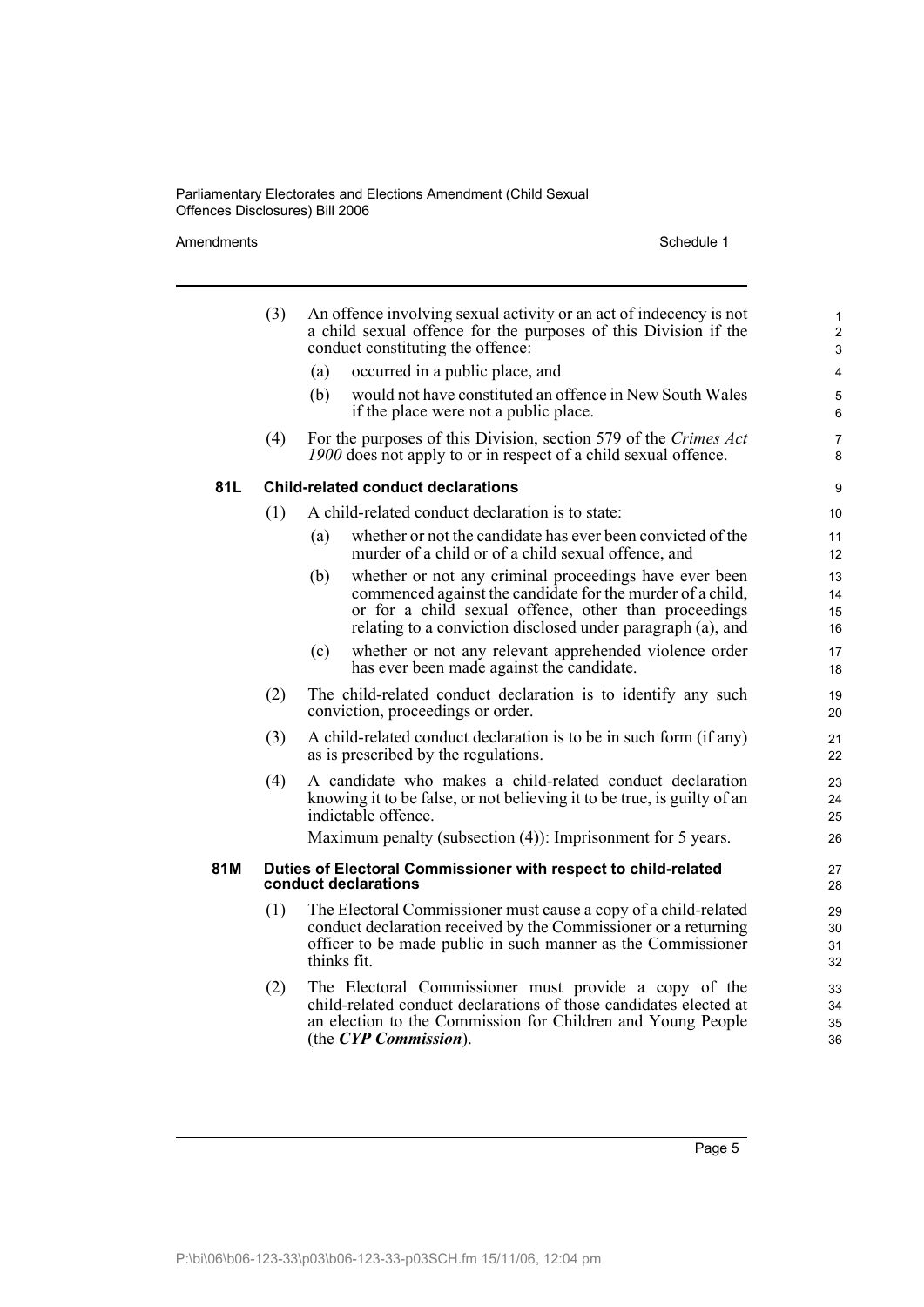Schedule 1 Amendments

### **81N Duties of CYP Commission with respect to child-related conduct declarations**

- (1) The CYP Commission must, as soon as practicable after receiving a copy of a child-related conduct declaration under section  $\overline{81M}$ , audit the accuracy of the declaration.
- (2) For the purpose of carrying out an audit, the CYP Commission:
	- (a) may exercise any of the functions it has under Part 7 of the *Commission for Children and Young People Act 1998*, and
	- (b) has the same protections as are conferred by that Act on the Commission when exercising its functions under that Part.

- (3) If the CYP Commission has reason to believe that a child-related conduct declaration is inaccurate, the Commission must consult with the member of Parliament concerned before making a report on the audit.
- (4) The CYP Commission must present a report on the result of audits carried out by it after an election to the Presiding Officer of the House of Parliament to which the members concerned have been elected. A copy of a report furnished to the Presiding Officer of a House of Parliament is to be laid before that House as soon as practicable after it is received by the Presiding Officer. **Note.** Section 81P provides for the procedure where a House of Parliament is not sitting when a report is presented.
- (5) The CYP Commission may, if the Commission thinks it appropriate to do so, report on the results of any such audits over more than one report.

### **81O Unauthorised disclosure or dishonest disclosure of information**

- (1) A person must not directly or indirectly disclose any information obtained by the person in connection with the conduct of an audit or consultation under section 81N, unless the disclosure:
	- (a) is made in good faith for the purposes of the audit or consultation, or
	- (b) is made with the consent of the person to whom the information relates, or
	- (c) is ordered by a court, or any other body or person exercising judicial functions, for the purposes of the hearing or determination by the court, body or person of any matter, or
	- (d) is made for the purpose of providing information to the Commissioner of Police in connection with a possible criminal offence, or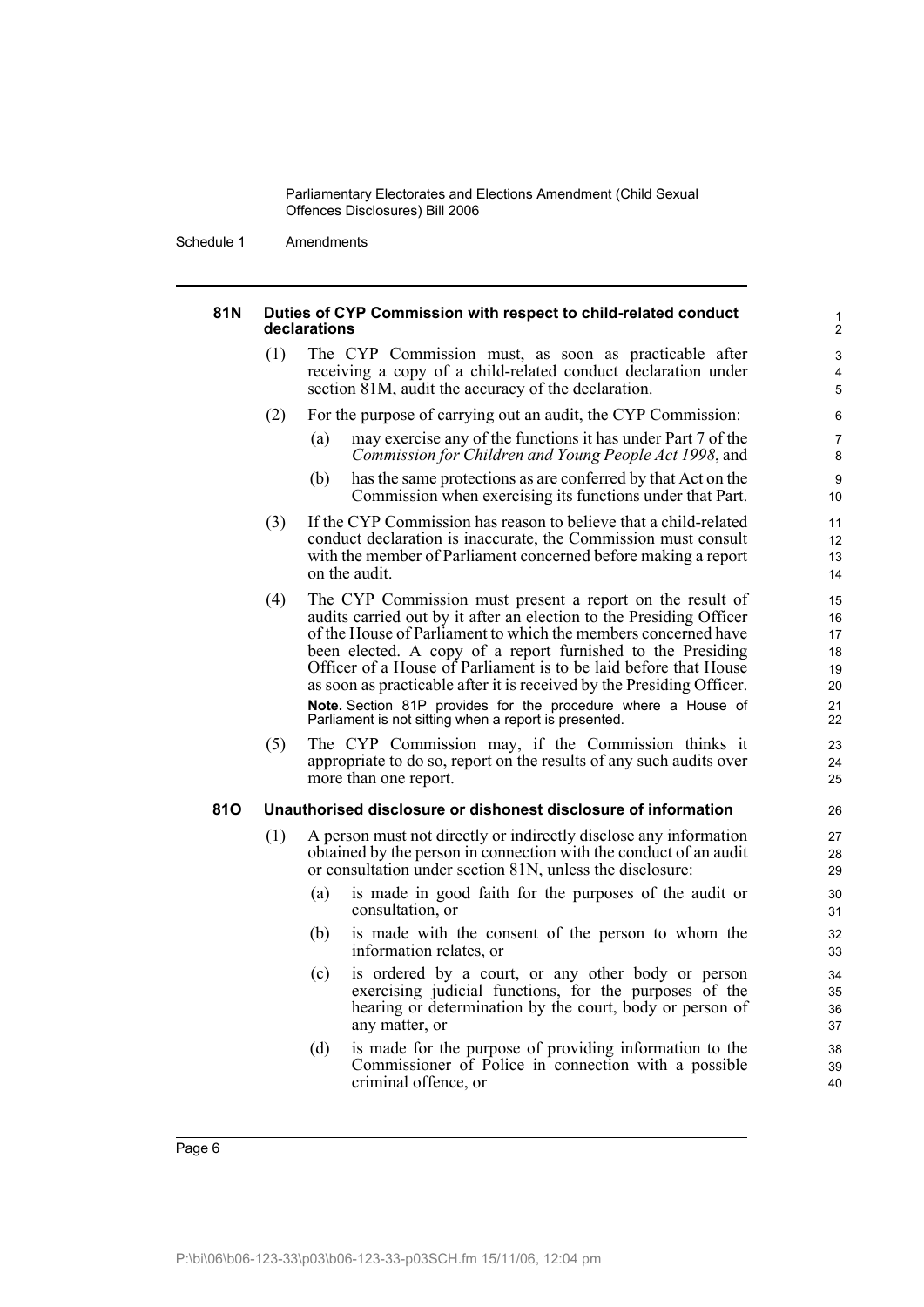Amendments **Schedule 1** Schedule 1

- (e) is made for the purposes of exercising a function under this Division, or (f) is made for the purpose of reporting to the Director-General of the Department of Community Services that a child may be at risk of harm. (2) A person who dishonestly obtains confidential information
- relating to the conduct of an audit or consultation under section 81N is guilty of an offence. Maximum penalty: 50 penalty units or imprisonment for 6 months, or both.

### **81P Reports presented to Presiding Officer of House of Parliament**

- (1) If a House of Parliament is not sitting when the CYP Commission presents a report under section 81N to the Presiding Officer of the House, the Presiding Officer is to make the report public instead of laying the report before the House.
- (2) A report that is made public by the Presiding Officer of a House of Parliament:
	- (a) is, for all purposes, taken to have been laid before the House, and
	- (b) is to be printed by authority of the Presiding Officer of the House, and
	- (c) is, for all purposes, taken to be a document published by order or under the authority of the House, and
	- (d) is to be recorded:
		- (i) in the case of the Council, in the Minutes of the Proceedings of the Legislative Council, and
		- (ii) in the case of the Assembly, in the Votes and Proceedings of the Legislative Assembly,

on the first sitting day of the House after receipt of the report by the Presiding Officer.